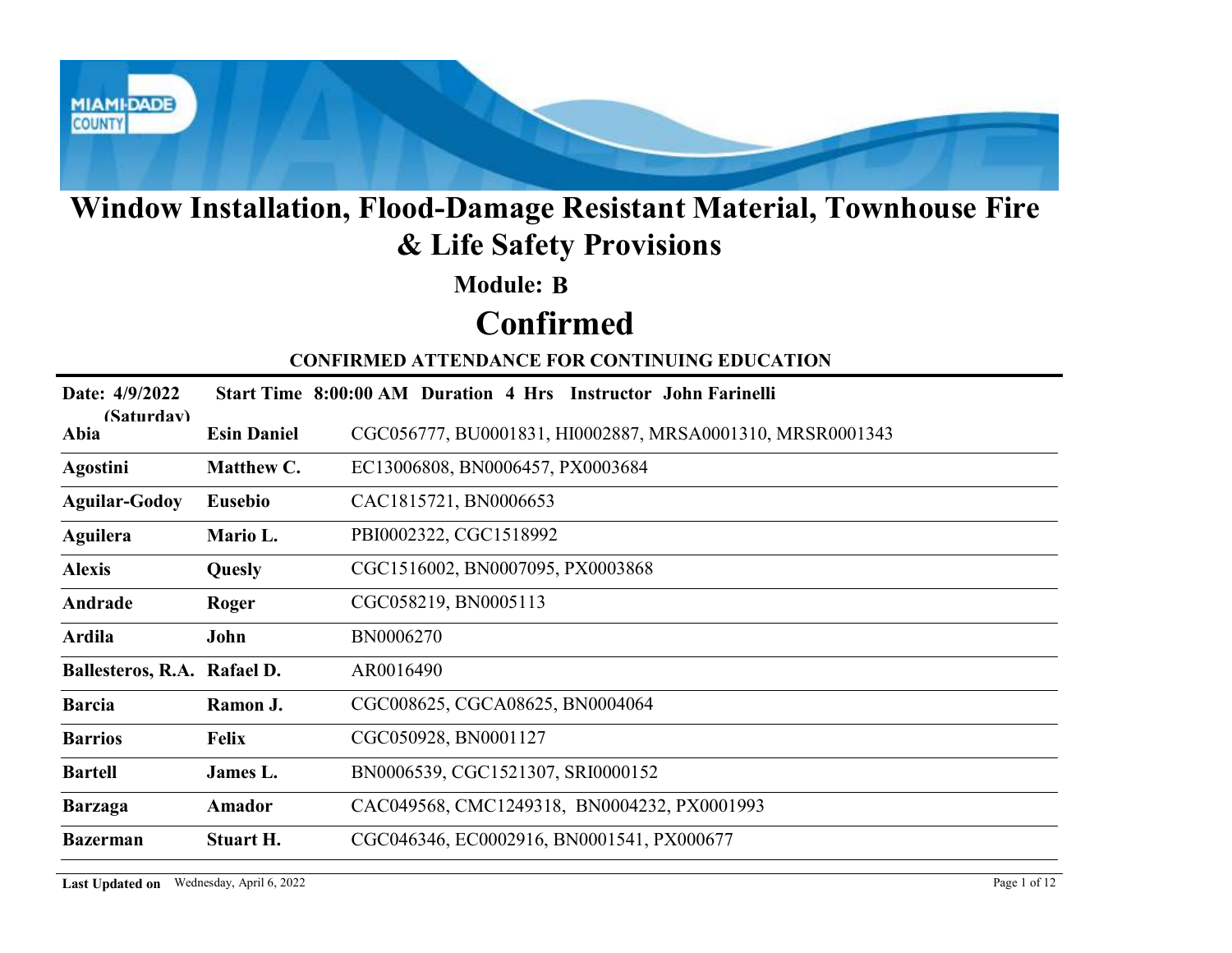

### Module: B

# Confirmed

|                             |                   | Window Installation, Flood-Damage Resistant Material, Townhouse Fire<br>& Life Safety Provisions |
|-----------------------------|-------------------|--------------------------------------------------------------------------------------------------|
|                             |                   | <b>Module: B</b>                                                                                 |
|                             |                   | <b>Confirmed</b>                                                                                 |
|                             |                   | <b>CONFIRMED ATTENDANCE FOR CONTINUING EDUCATION</b>                                             |
| Date: 4/9/2022              |                   | Start Time 8:00:00 AM Duration 4 Hrs Instructor John Farinelli                                   |
| (Saturdav)<br><b>Blanco</b> | Luis A.           | CAC1813460, CMC1250340, BN0004282, PX0002054                                                     |
| <b>Blanco</b>               | Alexander         | CFC1428602, BN0006735, PX0004031, CTQB200800753                                                  |
| <b>Blaya</b>                | <b>Alberto</b>    | EC13002394, BN0007770, PX0004492                                                                 |
| <b>Blaylock</b>             | <b>Clifton W.</b> | BN0006822, CAC1816120                                                                            |
| <b>Bolaños</b>              | Carlos A.         | CGC1513187. CGC1522059, BN0008176                                                                |
| <b>Bolt</b>                 | Peter M.          | CGC055861, BN0006024                                                                             |
| <b>Bramble</b>              | Trevor L.         | CFC1427991, BN0008359, PPP0000429                                                                |
| <b>Brito</b>                | Danilo J.         | CFC1426648, BN0006139, PX0003179                                                                 |
| <b>Broche</b>               | Jose A.           | CGC1519226, BN0007488                                                                            |
| <b>Bruscantini</b>          | Antonio J.        | PE0057978, CMC056758, CBC046586                                                                  |
| <b>Burgess</b>              | <b>Robert</b>     | BN0000068, 199413208                                                                             |
| Cabrera del Sol             | <b>Miguel</b>     | CGC1514629, CFC1427648, CFC1429317, CFC1429569, CCC1332667, BN0006550, PX000                     |
| Carr                        | Vincent D.        | CCC042802, SRI0000063                                                                            |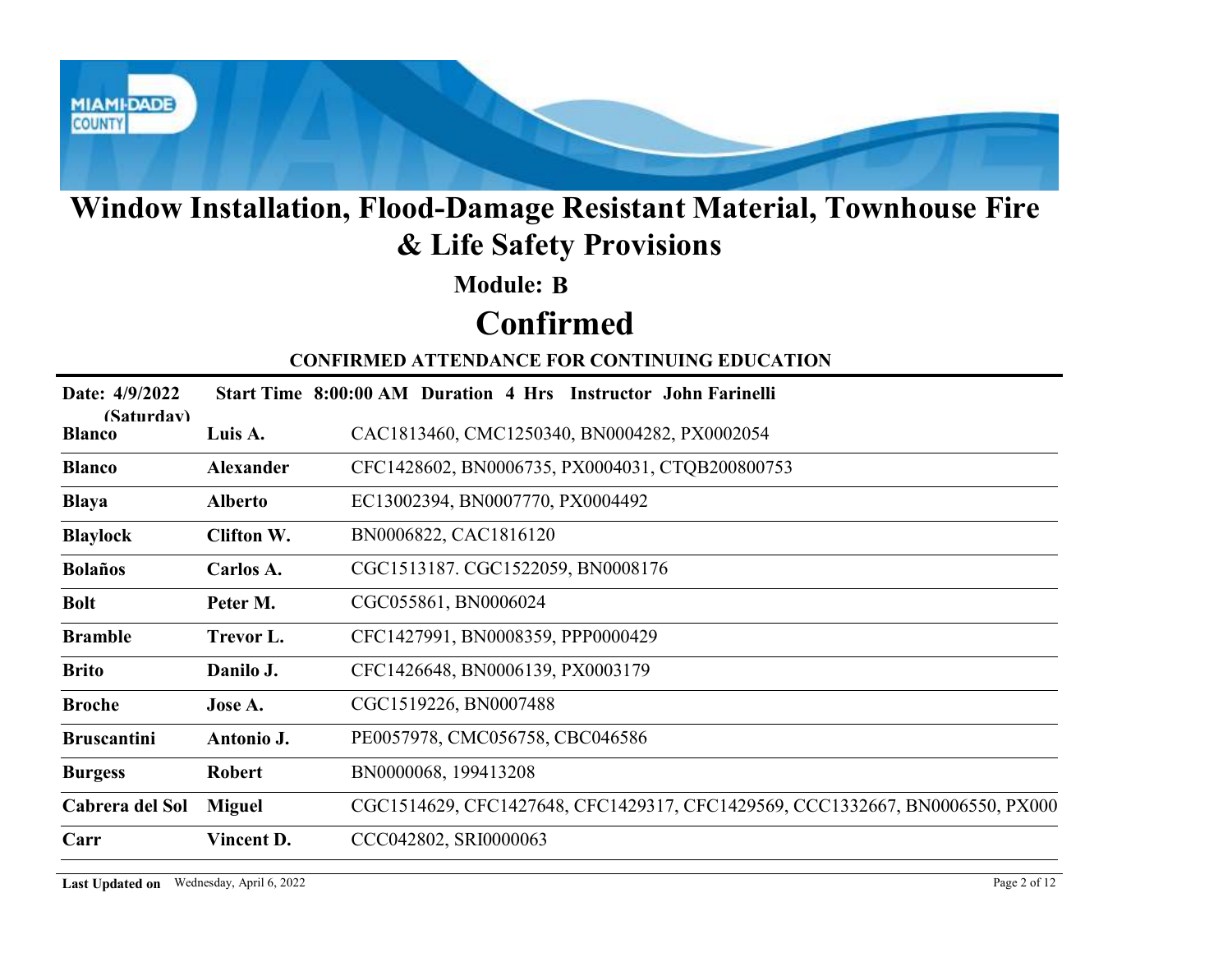

### Module: B

# Confirmed

|                    |                  | Window Installation, Flood-Damage Resistant Material, Townhouse Fire<br>& Life Safety Provisions |
|--------------------|------------------|--------------------------------------------------------------------------------------------------|
|                    |                  | <b>Module: B</b>                                                                                 |
|                    |                  | <b>Confirmed</b>                                                                                 |
|                    |                  | <b>CONFIRMED ATTENDANCE FOR CONTINUING EDUCATION</b>                                             |
| Date: 4/9/2022     |                  | Start Time 8:00:00 AM Duration 4 Hrs Instructor John Farinelli                                   |
| (Saturdav)<br>Carr | Robert A.        | BN0006715, 199413804                                                                             |
| Carranza           | Eduardo V.       | CGC1507585, CCC1329318, BN0005610, PX0003031, SRI0000138                                         |
| Chinea             | Luigi            | CAC1814090, BN0006950                                                                            |
| <b>Chitolie</b>    | <b>Bernard</b>   | BN0003306, PX0003798                                                                             |
| <b>Clemente</b>    | Pedro M.         | CGC1512480, BN0007895                                                                            |
| <b>Crespo</b>      | <b>David</b>     | EC13008090, EC13008943, EC13010497, BN0007642, PX0004328, CTQB199414882                          |
| <b>Cruz</b>        | Horacio          | BN0007097, PX0004434, 199429107                                                                  |
| Dabul              | <b>Jose Luis</b> | EC13009839, BN0007757                                                                            |
| De Cubas           | Georgina E.      | AR0099351                                                                                        |
| De La Nuez         | <b>Mauricio</b>  | CGC1523138, BN0007015                                                                            |
| Dennis             | <b>Clay</b>      | CFC1428941, PX0003945, BN0007026                                                                 |
| Devaney, Sr.       | Michael A.       | EC0002524, BN0001523, PX0000668                                                                  |
| Diaz               | Rene I.          | CGC044297, BN0003314, PX0001578                                                                  |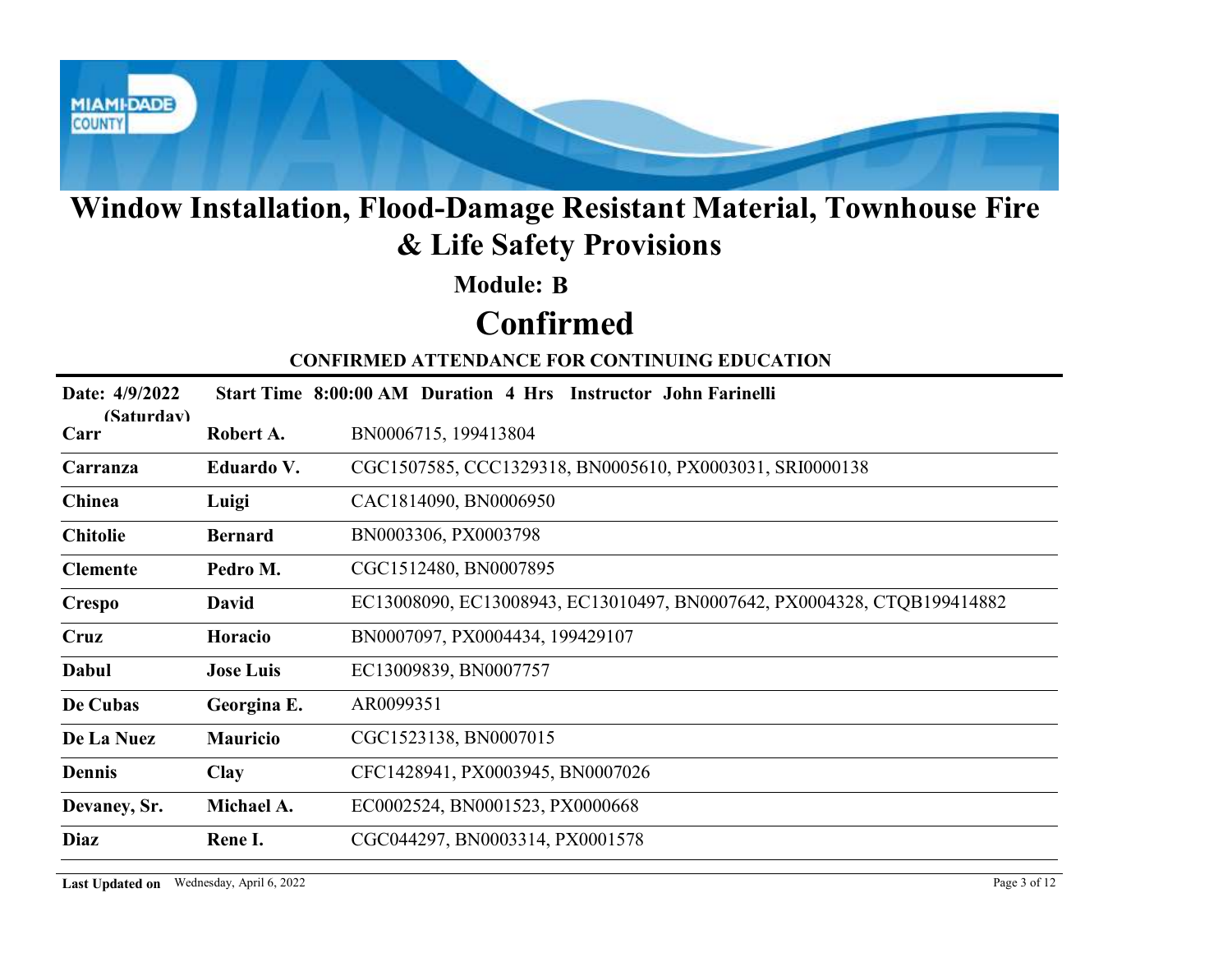

### Module: B

# Confirmed

|                    |                 | Window Installation, Flood-Damage Resistant Material, Townhouse Fire<br>& Life Safety Provisions |
|--------------------|-----------------|--------------------------------------------------------------------------------------------------|
|                    |                 | <b>Module: B</b>                                                                                 |
|                    |                 | <b>Confirmed</b>                                                                                 |
|                    |                 | <b>CONFIRMED ATTENDANCE FOR CONTINUING EDUCATION</b>                                             |
| Date: 4/9/2022     |                 | Start Time 8:00:00 AM Duration 4 Hrs Instructor John Farinelli                                   |
| (Saturdav)<br>Diaz | Victor M.       | CFC058010, BN0004474, PX0002261                                                                  |
| <b>Duque</b>       | Julio E.        | CAC039655, BN0006315, PX0003316                                                                  |
| Duran              | Yasser          | EC13006898, EC13008335, EC13008432, BN0007274, PX0004030                                         |
| Erickson           | David E.        | CFC051624, BN0004193, PX0002688, 199409283                                                       |
| Ferrer             | Laura T.        | PE0069068, CEM0023254                                                                            |
| Ferro              | Noel J.         | BN0006607, PX0003678, EC13005031                                                                 |
| <b>Fuentes</b>     | <b>Leo</b>      | BN0001552,199415655                                                                              |
| <b>Furones</b>     | Carlos M.       | BN0006996, PX0004267, RF0047799, CC000016090                                                     |
| Garcell            | Joseph E.       | CGC003113, BN0001362                                                                             |
| Garcia             | Luis S.         | CFC057396, BN0000011, PX0001275, RF0037992                                                       |
| Garcia             | <b>Alex</b>     | CFC1426584, BN0007047, PX0004185                                                                 |
| Garcia             | <b>Iscander</b> | EC13009281, ER13014486, BN0007128, PX0003907, 10E000392                                          |
| Gascon, P.E.       | Jaime D.        | BU0001917, PE0063979                                                                             |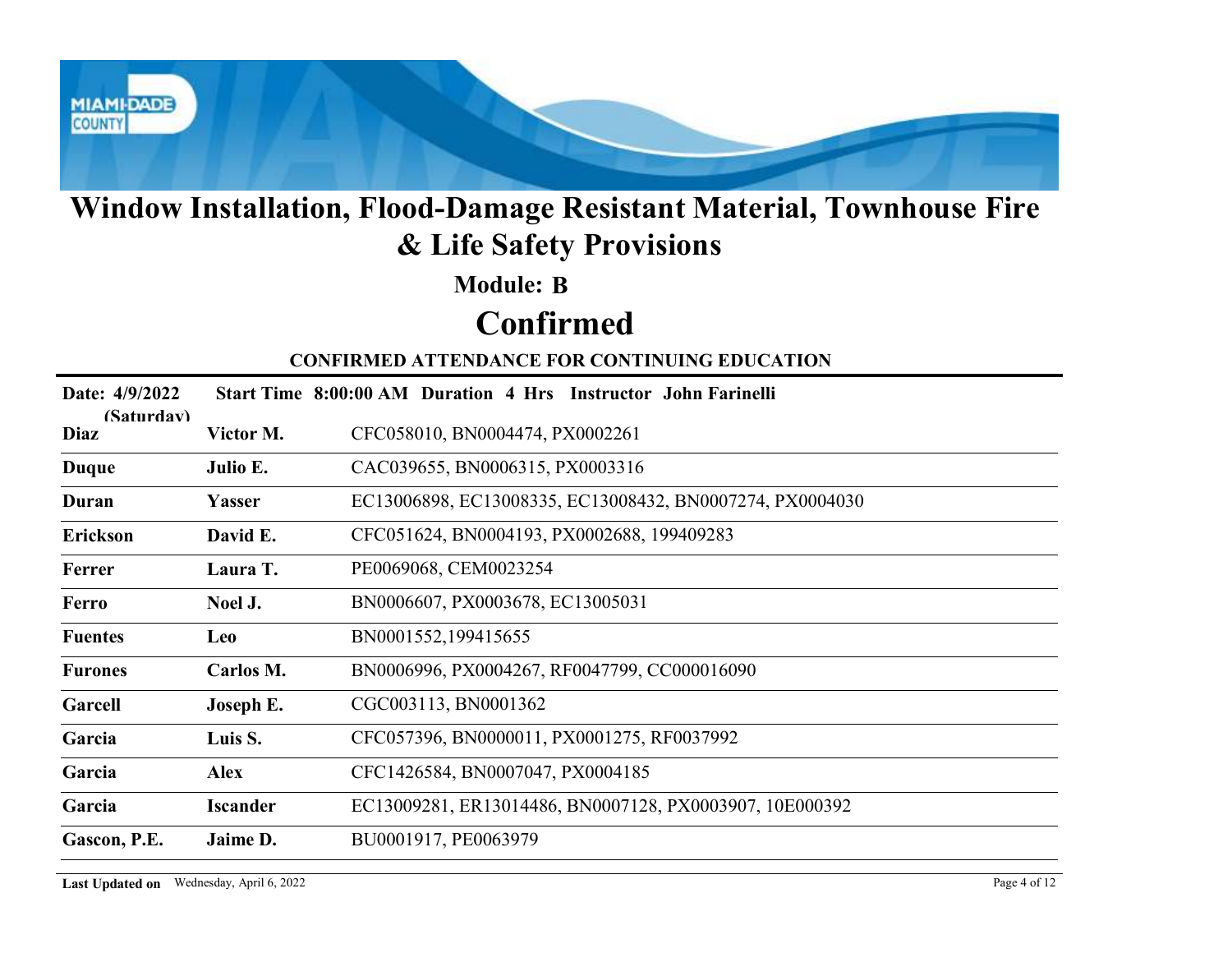

#### Module: B

# Confirmed

|                        |                      | Window Installation, Flood-Damage Resistant Material, Townhouse Fire<br>& Life Safety Provisions |
|------------------------|----------------------|--------------------------------------------------------------------------------------------------|
|                        |                      | <b>Module: B</b>                                                                                 |
|                        |                      | <b>Confirmed</b>                                                                                 |
|                        |                      | <b>CONFIRMED ATTENDANCE FOR CONTINUING EDUCATION</b>                                             |
| Date: 4/9/2022         |                      | Start Time 8:00:00 AM Duration 4 Hrs Instructor John Farinelli                                   |
| (Saturdav)<br>Gonzalez | <b>Felix</b>         | CCC1327610, SRI0000149                                                                           |
| Gonzalez               | Pedro J.             | CGC1512218, BN0008266, PBP0001391                                                                |
| Gonzalez               | Robert D.            | BN0006748, PX0003748, 200800695                                                                  |
| Gonzalez               | Francisco J.         | EC0001544, EC13008882, BN0008162, PX0004616                                                      |
| Gorrin                 | <b>Marco Antonio</b> | BN0006555, CGC1509752, CCC1328036, CGC1521315, CCC1330159, PX0004641                             |
| Granadillo             | Jorge F.             | CMC1250665, CAC1815557, CFC1430553, CFC1430589, EC13005395, EC13005999, BN00                     |
| Guasp                  | Jorge                | EC13001674, BN0002012, PX0000871                                                                 |
| Guerrero               | Oscar R.             | CGC1505782, BU0001895, BN0006513, PX0003557                                                      |
| <b>Gunn V</b>          | <b>Barnette K.</b>   | BN0007109, 200800694                                                                             |
| Guzman                 | Enrique I.           | EC0000764, EC13004500, EC13008673, BN0001597, PX0000703                                          |
| Hall                   | John T.              | BN0004861, PX0002433, EC13010059, CTQB199420102                                                  |
| Hann                   | Michael C.           | CGC1515317, PBI0002340, PBP0001385                                                               |
|                        | Jorge M.             | CGC048597, BN0002885, PX0000386                                                                  |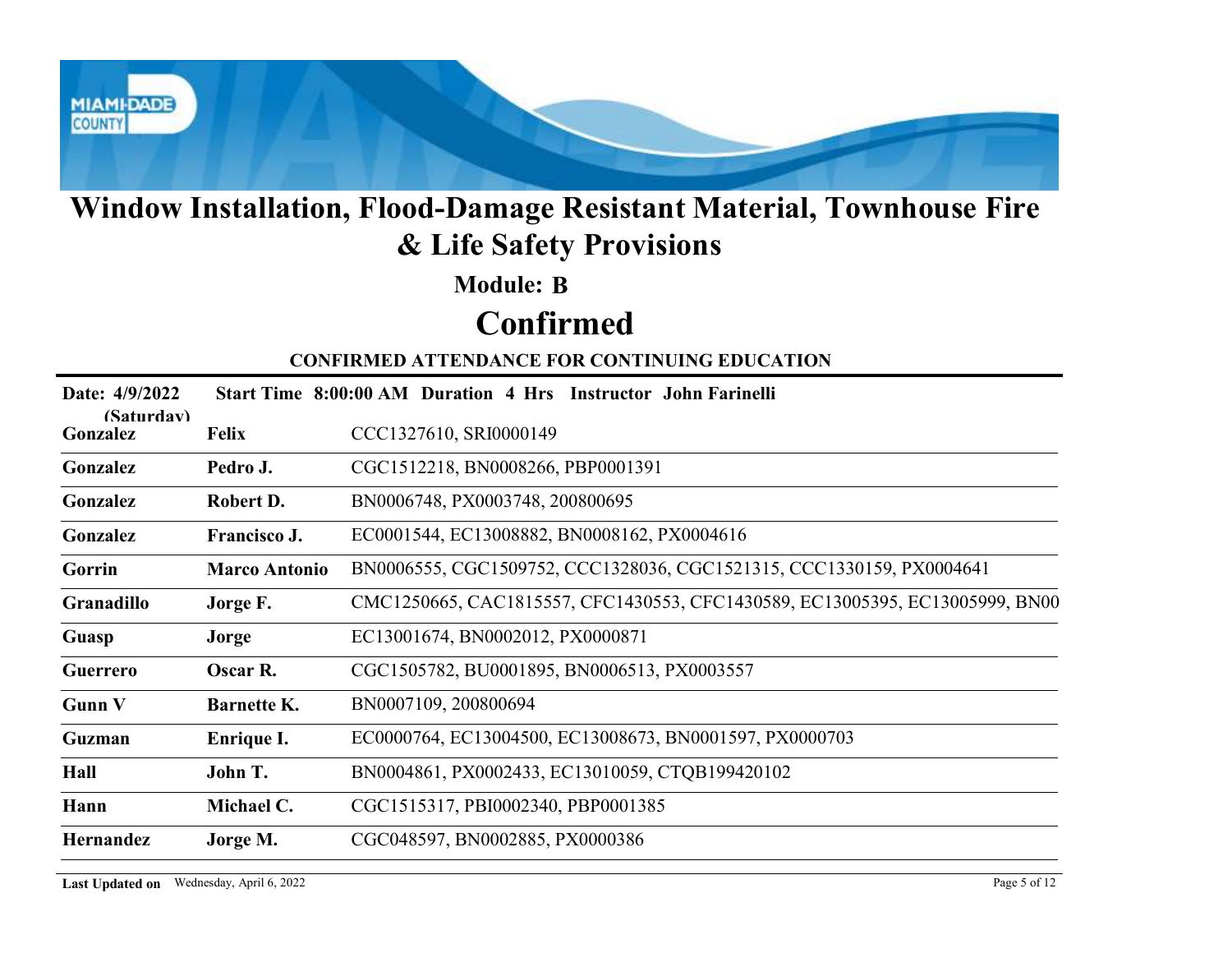

### Module: B

# Confirmed

| <b>Module: B</b><br><b>Confirmed</b><br><b>CONFIRMED ATTENDANCE FOR CONTINUING EDUCATION</b><br>Date: 4/9/2022<br>Start Time 8:00:00 AM Duration 4 Hrs Instructor John Farinelli<br>(Saturdav)<br>CGC152190<br><b>Hernandez Alon Marisol</b><br>BN0006924, RM14016932, CMC1251011<br>Herrera<br>Lazaro A.<br>Jose M.<br>CGC048652, BN0004873<br><b>Iglesias</b><br>AR0007692<br>Iglesias, R.A.<br>Jorge E.<br><b>Odemar</b><br>CFC1427858, BN0007291, PX0004020<br><b>Jimenez</b><br>CFC044373, BN0001213, PX0002379, 199411713<br>Robert L.<br>Jones, Jr.<br>CGC017699, BN0003547<br><b>Kassner</b><br>Ralph E.<br>Muhammad Sale BU0001351, CGC059496, CCC051543, BN000922, PX0001509, SRI000010, HI0003067, CT<br>Koliwala<br>BN0003958, 95BS00292<br>Fabian<br>Kopetman<br>BU0001537, CCC057808, CGC058782, BN0003086, PX0001432, SRI0000045, HI0004939<br><b>Miguel</b><br>Lemus<br>BN0004016<br>Seon W.<br>Lewis<br>AR0096554<br>Liguori<br>Leonardo<br>Loiseau<br>BN0006465, CTQB200400770<br>Edgar |  | Window Installation, Flood-Damage Resistant Material, Townhouse Fire<br>& Life Safety Provisions |
|-----------------------------------------------------------------------------------------------------------------------------------------------------------------------------------------------------------------------------------------------------------------------------------------------------------------------------------------------------------------------------------------------------------------------------------------------------------------------------------------------------------------------------------------------------------------------------------------------------------------------------------------------------------------------------------------------------------------------------------------------------------------------------------------------------------------------------------------------------------------------------------------------------------------------------------------------------------------------------------------------------------|--|--------------------------------------------------------------------------------------------------|
|                                                                                                                                                                                                                                                                                                                                                                                                                                                                                                                                                                                                                                                                                                                                                                                                                                                                                                                                                                                                           |  |                                                                                                  |
|                                                                                                                                                                                                                                                                                                                                                                                                                                                                                                                                                                                                                                                                                                                                                                                                                                                                                                                                                                                                           |  |                                                                                                  |
|                                                                                                                                                                                                                                                                                                                                                                                                                                                                                                                                                                                                                                                                                                                                                                                                                                                                                                                                                                                                           |  |                                                                                                  |
|                                                                                                                                                                                                                                                                                                                                                                                                                                                                                                                                                                                                                                                                                                                                                                                                                                                                                                                                                                                                           |  |                                                                                                  |
|                                                                                                                                                                                                                                                                                                                                                                                                                                                                                                                                                                                                                                                                                                                                                                                                                                                                                                                                                                                                           |  |                                                                                                  |
|                                                                                                                                                                                                                                                                                                                                                                                                                                                                                                                                                                                                                                                                                                                                                                                                                                                                                                                                                                                                           |  |                                                                                                  |
|                                                                                                                                                                                                                                                                                                                                                                                                                                                                                                                                                                                                                                                                                                                                                                                                                                                                                                                                                                                                           |  |                                                                                                  |
|                                                                                                                                                                                                                                                                                                                                                                                                                                                                                                                                                                                                                                                                                                                                                                                                                                                                                                                                                                                                           |  |                                                                                                  |
|                                                                                                                                                                                                                                                                                                                                                                                                                                                                                                                                                                                                                                                                                                                                                                                                                                                                                                                                                                                                           |  |                                                                                                  |
|                                                                                                                                                                                                                                                                                                                                                                                                                                                                                                                                                                                                                                                                                                                                                                                                                                                                                                                                                                                                           |  |                                                                                                  |
|                                                                                                                                                                                                                                                                                                                                                                                                                                                                                                                                                                                                                                                                                                                                                                                                                                                                                                                                                                                                           |  |                                                                                                  |
|                                                                                                                                                                                                                                                                                                                                                                                                                                                                                                                                                                                                                                                                                                                                                                                                                                                                                                                                                                                                           |  |                                                                                                  |
|                                                                                                                                                                                                                                                                                                                                                                                                                                                                                                                                                                                                                                                                                                                                                                                                                                                                                                                                                                                                           |  |                                                                                                  |
|                                                                                                                                                                                                                                                                                                                                                                                                                                                                                                                                                                                                                                                                                                                                                                                                                                                                                                                                                                                                           |  |                                                                                                  |
|                                                                                                                                                                                                                                                                                                                                                                                                                                                                                                                                                                                                                                                                                                                                                                                                                                                                                                                                                                                                           |  |                                                                                                  |
|                                                                                                                                                                                                                                                                                                                                                                                                                                                                                                                                                                                                                                                                                                                                                                                                                                                                                                                                                                                                           |  |                                                                                                  |
|                                                                                                                                                                                                                                                                                                                                                                                                                                                                                                                                                                                                                                                                                                                                                                                                                                                                                                                                                                                                           |  |                                                                                                  |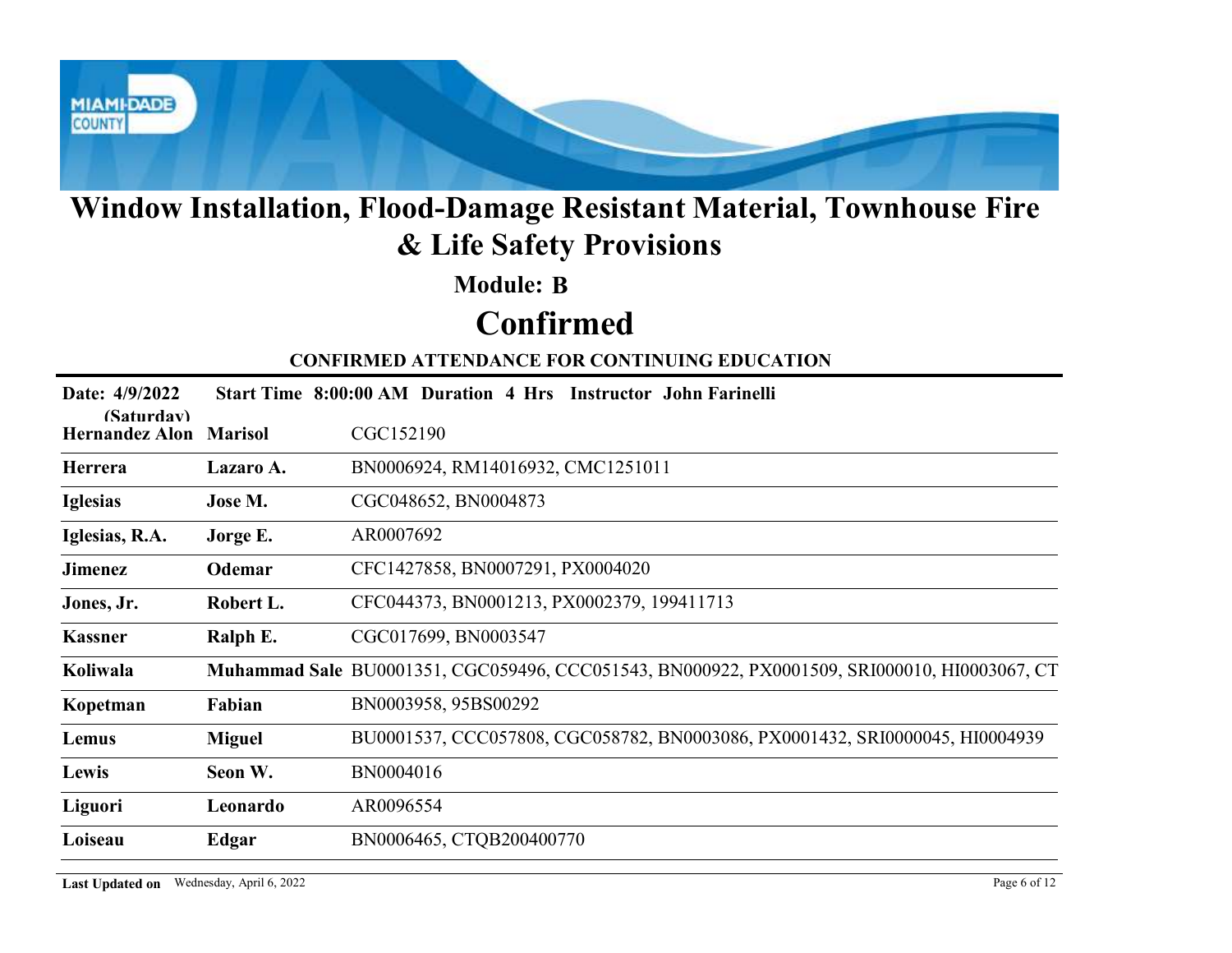

### Module: B

# Confirmed

|                          |                  | Window Installation, Flood-Damage Resistant Material, Townhouse Fire<br>& Life Safety Provisions |
|--------------------------|------------------|--------------------------------------------------------------------------------------------------|
|                          |                  | <b>Module: B</b>                                                                                 |
|                          |                  | <b>Confirmed</b>                                                                                 |
|                          |                  | <b>CONFIRMED ATTENDANCE FOR CONTINUING EDUCATION</b>                                             |
| Date: 4/9/2022           |                  | Start Time 8:00:00 AM Duration 4 Hrs Instructor John Farinelli                                   |
| (Saturdav)<br>Lopez, Jr. | Jose E.          | CGC1520642, BN0006713, SCC131151327, SCC131151451                                                |
| Lopez, R.A.              | <b>Armando</b>   | AR0096093, ID0006001                                                                             |
| Lucero                   | Gustavo          | SRI0000172, CCC1329237                                                                           |
| Lux                      | <b>Marco</b>     | PE0062454                                                                                        |
| <b>Madsen</b>            | Paul R.          | BU0001847, EC0001058, BN0004746, PX0002315, EC0001058, CFM US-16-09356, ICC521                   |
| <b>Maltby</b>            | <b>Wesley C.</b> | BU0001480, CGC020422, BN0005387, PX0002674                                                       |
| <b>Marrero</b>           | <b>Asael</b>     | AR0095197, ICC8102404, ID0005733                                                                 |
| <b>Martinez</b>          | Pedro J.         | CGC1505503, CGC1526111, CCC1330997, BU0002112, BN0006632, PX0003825, SRI0000                     |
| Mascaro Jr., P.E Guari   |                  | PE0063902                                                                                        |
| <b>Mendez</b>            | <b>Javier</b>    | EC13001439, BN0003915, PX0001882, 199419848                                                      |
|                          | Gonzalo          | CFC1428756, CFC1428295, CUC1225367, BN0007515, PX0004180                                         |
| Mendez                   |                  |                                                                                                  |
| <b>Merced</b>            | Eric             | CCC1328715-CGC1524719-CFC1428226-EC130002360-EC13008675-EC13008678-BN000                         |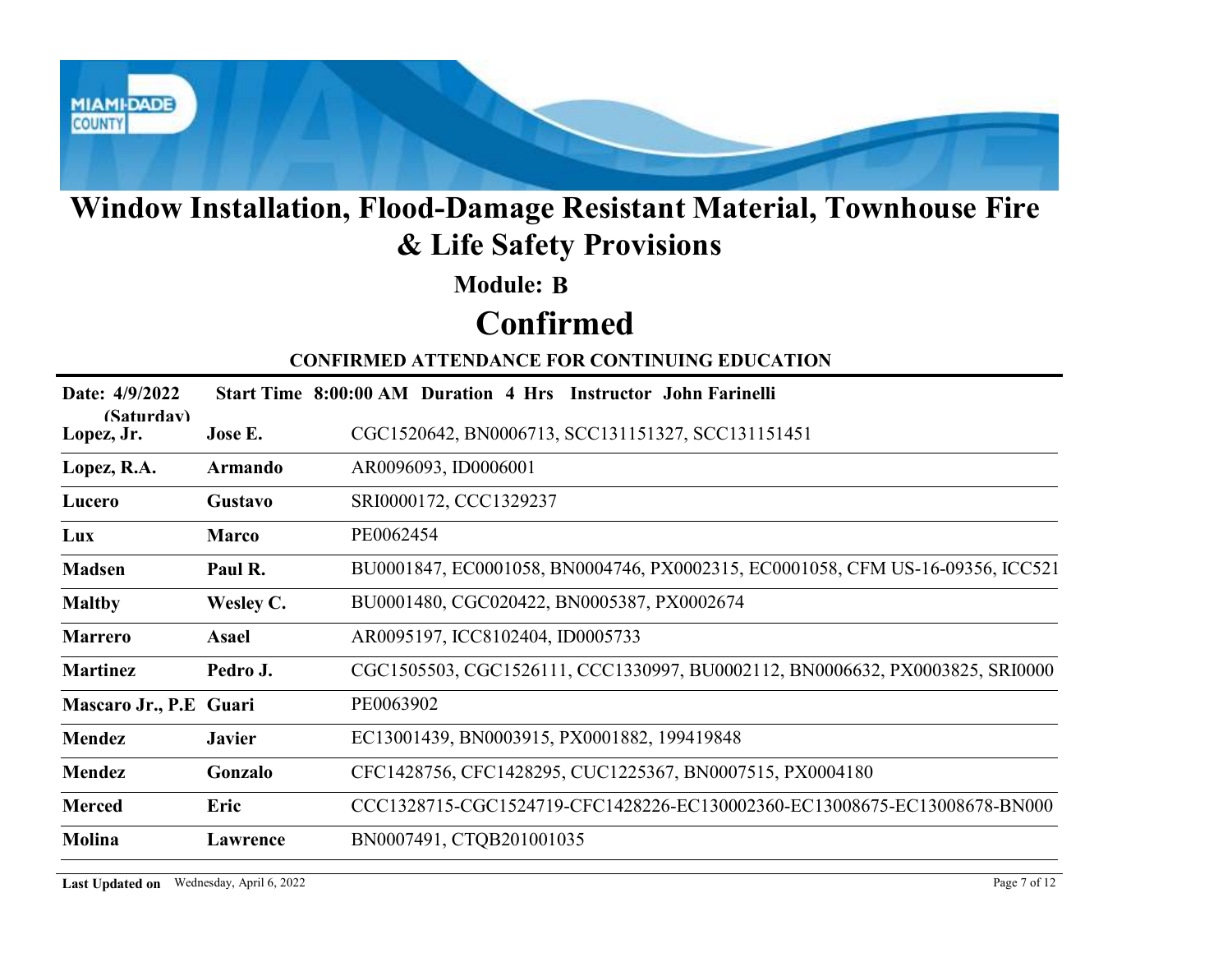

### Module: B

# Confirmed

|                              |                   | Window Installation, Flood-Damage Resistant Material, Townhouse Fire<br>& Life Safety Provisions |
|------------------------------|-------------------|--------------------------------------------------------------------------------------------------|
|                              |                   | <b>Module: B</b>                                                                                 |
|                              |                   | <b>Confirmed</b>                                                                                 |
|                              |                   | <b>CONFIRMED ATTENDANCE FOR CONTINUING EDUCATION</b>                                             |
| Date: 4/9/2022               |                   | Start Time 8:00:00 AM Duration 4 Hrs Instructor John Farinelli                                   |
| (Saturdav)<br><b>Montero</b> | Mario F.          | CAC057932, CMC1250472, BN0006480, PX0003476                                                      |
| Mora                         | Richard           | AR0009094                                                                                        |
| <b>Moreno</b>                | Gerardo A.        | EC13005796, BN0006349, PX0003366                                                                 |
| <b>Moreno</b>                | Cergio            | CFC1427228, BN0008087, PX0004659                                                                 |
| <b>Morey Cuba</b>            | Ebel              | CAC1817283, CMC1250692, BN0006856, PX0003725                                                     |
| <b>Muller</b>                | Perla             | AR100968                                                                                         |
| <b>Naranjo</b>               | <b>Ismael</b>     | CGC062462, CCC1326652, BU0001666, BN0003864, PX0002422, HI0003698, MRSA01387                     |
| <b>Nathan</b>                | <b>Stanley M.</b> | CGC1513343, BN0007127                                                                            |
| Naumann, P.E.                | Carlos A.         | PE0018594, CTQB16B000373, RG291103926, RG29027594                                                |
| Nediani, P.E.                | <b>Giuseppe</b>   | PE0059435, CMC1249381, CBC1252953                                                                |
| O'Connor                     | Kevin P.          | BN0006863, 199414600                                                                             |
| Ogden                        | Michael T.        | CFC027506, BN0004279, PX0002096                                                                  |
| Peon, R.A.                   | George E.         | RA0007999, BN0002646, PX0001152                                                                  |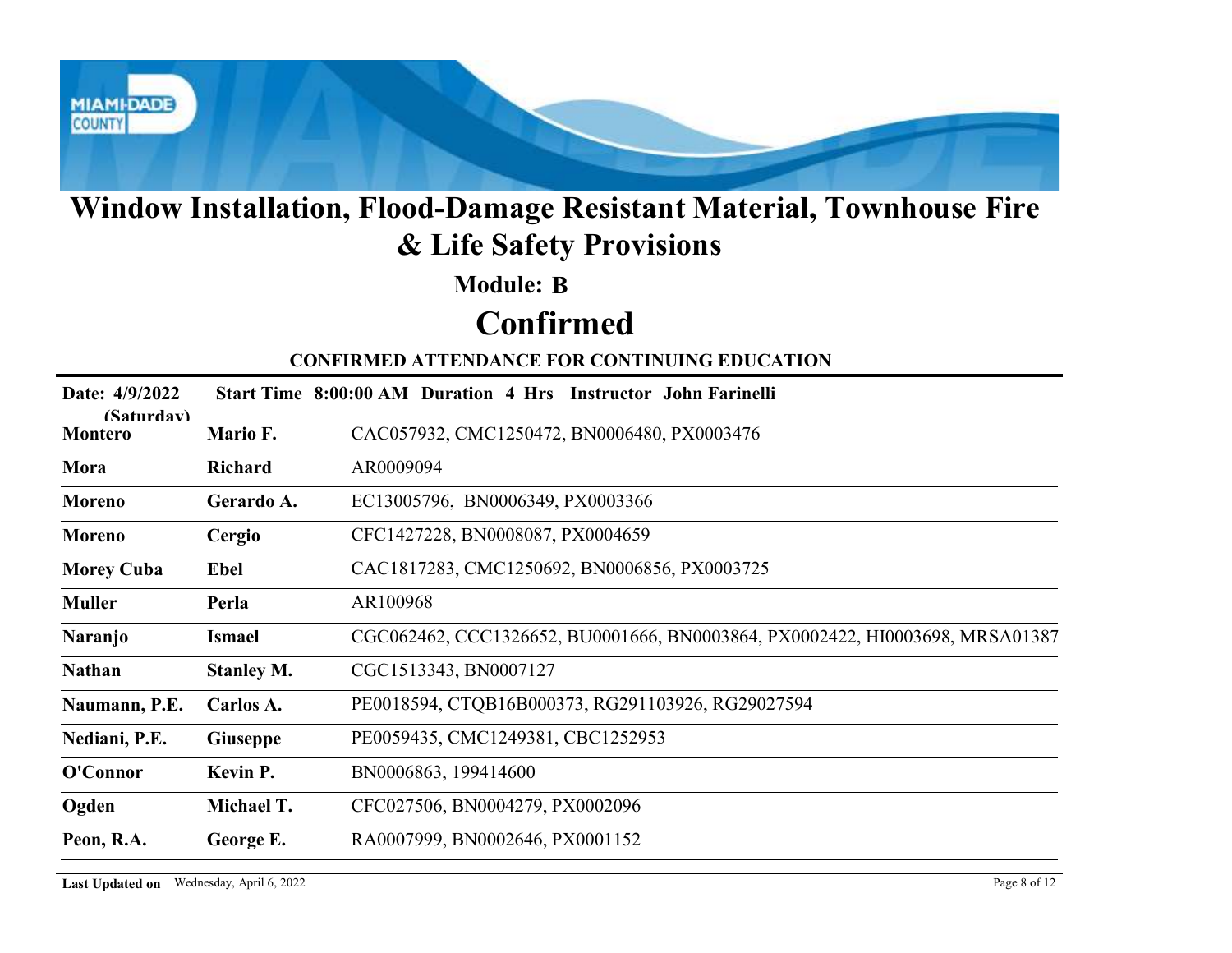

### Module: B

# Confirmed

|                               |               | Window Installation, Flood-Damage Resistant Material, Townhouse Fire<br>& Life Safety Provisions |
|-------------------------------|---------------|--------------------------------------------------------------------------------------------------|
|                               |               | <b>Module: B</b>                                                                                 |
|                               |               | <b>Confirmed</b>                                                                                 |
|                               |               | <b>CONFIRMED ATTENDANCE FOR CONTINUING EDUCATION</b>                                             |
| Date: 4/9/2022                |               | Start Time 8:00:00 AM Duration 4 Hrs Instructor John Farinelli                                   |
| (Saturdav)<br><b>Perez</b>    | Freddy E.     | CFC048272, BN0004782, PX0002522                                                                  |
| Perez                         | Roldan        | BN0007344, CGC1516733, PBP0001371                                                                |
| Porfiri, R.A.                 | John R.       | AR0008515, BU0002131                                                                             |
| Porta, Jr.                    | Jose C.       | CGC058904, CUC1224244, BN0006624, PX0003593, SRI0000180                                          |
| Pousa                         | Felix J.      | EC0001645, BN0005299, PX0002660                                                                  |
| Quintela                      | Pedro         | BU0000605, CMC048016, BN0001707, PX0000945, CTQB199410927                                        |
| Ramirez                       | John B.       | BN0007956, CTQB201801602, 03-CMJ-4108-X                                                          |
| <b>Ramos</b>                  | Raul          | CGC1505407, BN0007464, PX4428                                                                    |
| <b>Reyes</b>                  | Jaime         | PE0071460                                                                                        |
| Rodriguez                     | Frank D.      | CGC1508753, BN0006310, PX0003712                                                                 |
| Rodriguez                     | Orestes M.    | BN0006201, PX0003334, CGC1509211, HI0005662                                                      |
| Rodriguez, P.E.               | <b>Misael</b> | PE0064050, CGC1513347                                                                            |
| <b>Romero Rodrigu Enrique</b> |               | BN0007084, PX0003986, EC13010048, ER13015144, 15E000369                                          |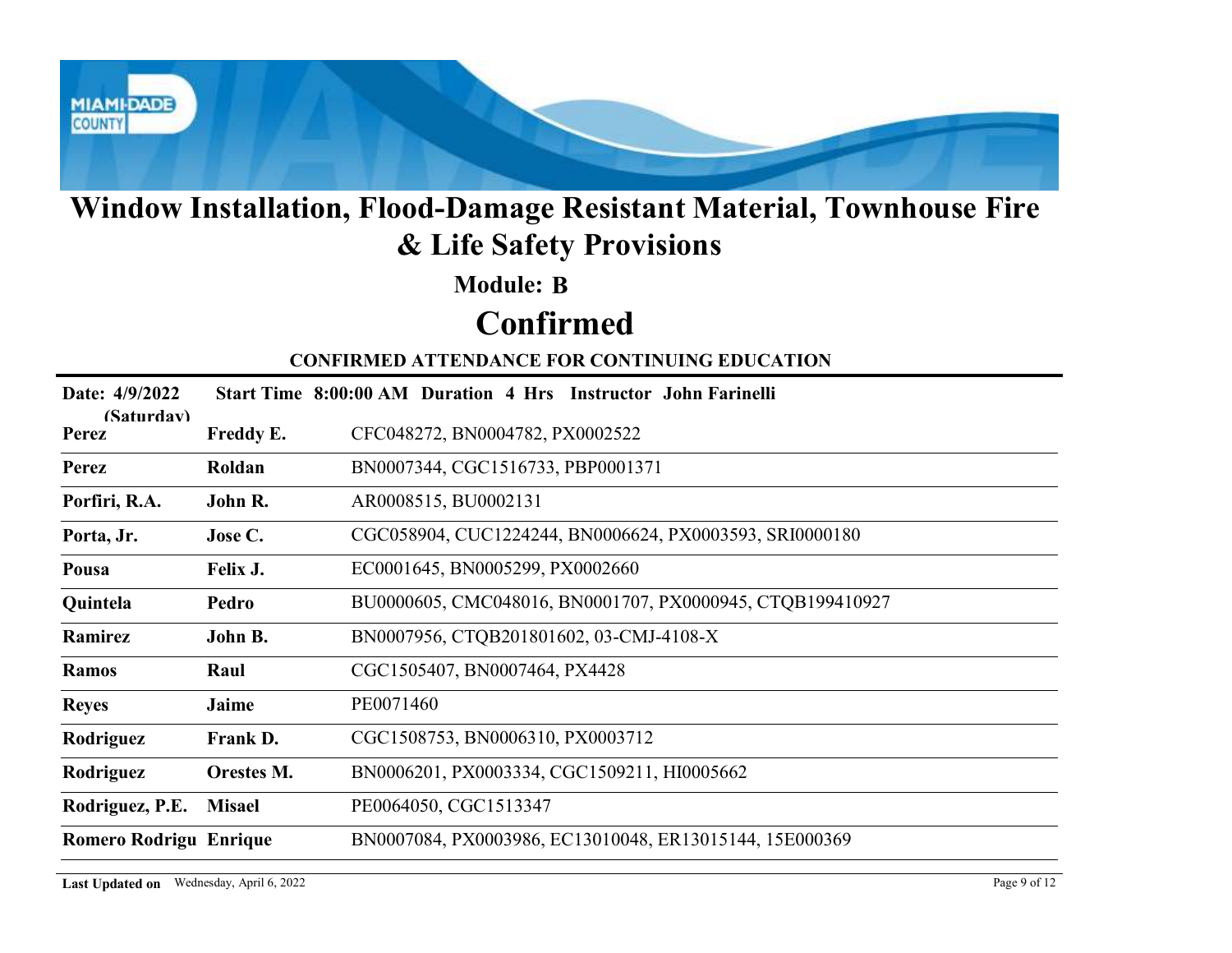

### Module: B

# Confirmed

|                              |                       | Window Installation, Flood-Damage Resistant Material, Townhouse Fire<br>& Life Safety Provisions |
|------------------------------|-----------------------|--------------------------------------------------------------------------------------------------|
|                              |                       | <b>Module: B</b>                                                                                 |
|                              |                       | <b>Confirmed</b>                                                                                 |
|                              |                       | <b>CONFIRMED ATTENDANCE FOR CONTINUING EDUCATION</b>                                             |
| Date: 4/9/2022               |                       | Start Time 8:00:00 AM Duration 4 Hrs Instructor John Farinelli                                   |
| (Saturdav)<br>Rousseau, P.E. | Jose M.               | BU0001827, CGC1511683, BN0004948, PE0058749                                                      |
| Roy                          | Lucien P.             | BN0005675, 199429023                                                                             |
| Rubi                         | Julio C.              | PBI0002281, CGC059625                                                                            |
| <b>Salazar</b>               | Leonard E.            | BN0005051, CTQB199417116                                                                         |
| <b>Salazar</b>               | Manuel A.             | CAC056759, CMC1249850, CGC1531058, BN0005189, PX0002937                                          |
| <b>Samuels</b>               | <b>Calvin Michael</b> | PX0004646, BN0008287, EC0001919, CTQB199430530                                                   |
| Sanchez                      | Antonio E.            | CCC1329381, CGC1528448, SRI0000145                                                               |
| Sanchez                      | Jose C.               | EC0002029, BN0002860, PX0001241                                                                  |
| Sanchez                      | <b>Alfredo</b>        | EC13004903, BN0006442, PX0003456, 200601520                                                      |
| <b>Sargent</b>               | Gary                  | EC0002014, CGC057204                                                                             |
| <b>Scull</b>                 | Ignacio G.            | CGC052745, CCC1328350, BN0005665, PX0002928                                                      |
| <b>Segarra</b>               | Juan                  | CGC1512042, BN0008396                                                                            |
| <b>Seijas</b>                | Vince F.              | CGC1517898, CCC1329419, BU2022, BN6510, PX3974, SRI0000162, HI0001304, MRSR00                    |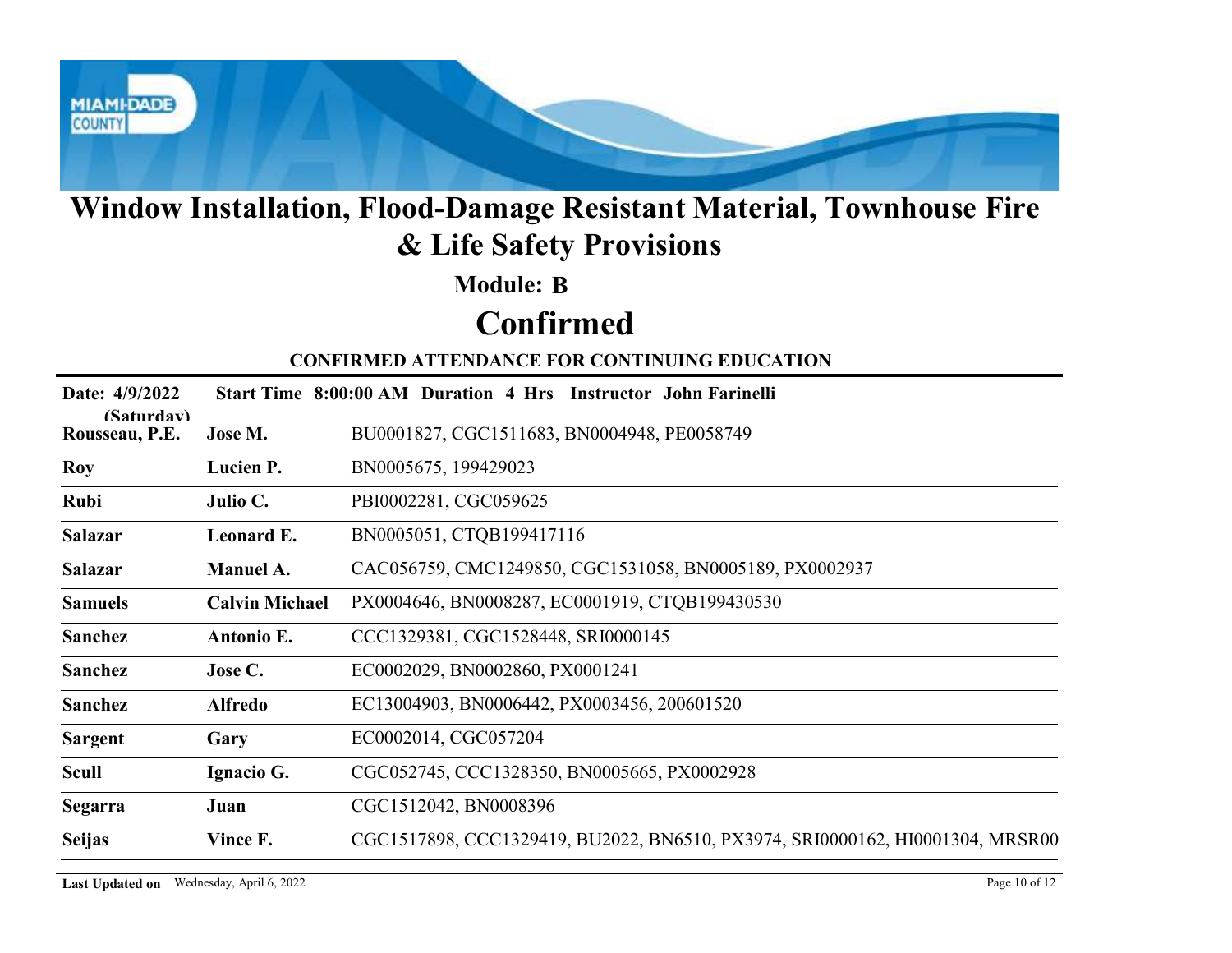

### Module: B

# Confirmed

|                             |                 | Window Installation, Flood-Damage Resistant Material, Townhouse Fire<br>& Life Safety Provisions |
|-----------------------------|-----------------|--------------------------------------------------------------------------------------------------|
|                             |                 | <b>Module: B</b>                                                                                 |
|                             |                 | <b>Confirmed</b>                                                                                 |
|                             |                 | <b>CONFIRMED ATTENDANCE FOR CONTINUING EDUCATION</b>                                             |
| Date: 4/9/2022              |                 | Start Time 8:00:00 AM Duration 4 Hrs Instructor John Farinelli                                   |
| (Saturdav)<br><b>Semino</b> | Freddy          | CCC054750, CGC1504265, BN0002367, PX0002358, HI0004728                                           |
| Silva, P.E.                 | Luis E.         | PE0063255, PE40498, PX0002077                                                                    |
| Singh                       | <b>Narinder</b> | CCC1329132, CGC059534, BU0001886, BN0002805, PX0003100, HI0002352, SRI0000123                    |
| <b>Slattery</b>             | Michael         | CCC1327413                                                                                       |
| Snowden, Jr.                | Thomas J.       | CCC042783, SRI0000018                                                                            |
| <b>Solares</b>              | <b>Daniel</b>   | CGC1515865, BN0007570, HI0001431                                                                 |
| <b>Sosa</b>                 | Carlos A.       | EC13003020, EC13008344, EC13007508, BN0006452, PX0003460                                         |
| <b>Suarez</b>               | <b>Elton</b>    | 200701443                                                                                        |
| <b>Sueiro</b>               | Carmen M.       | AR0094365, CGC058458                                                                             |
| <b>Terry</b>                | <b>Troy</b>     | BN0007967, RF11067638, PPI0000737, OIP000399                                                     |
| <b>Torres</b>               | Daniel L.       | CGC1531390, BN0007807, PX0004351                                                                 |
| <b>Urquiaga</b>             | Wilfredo        | CFC056471, BN0004044, PX0002539                                                                  |
| Velasquez                   | Marcelo P.      | BN0008379, CMC1249743, HI0004307                                                                 |